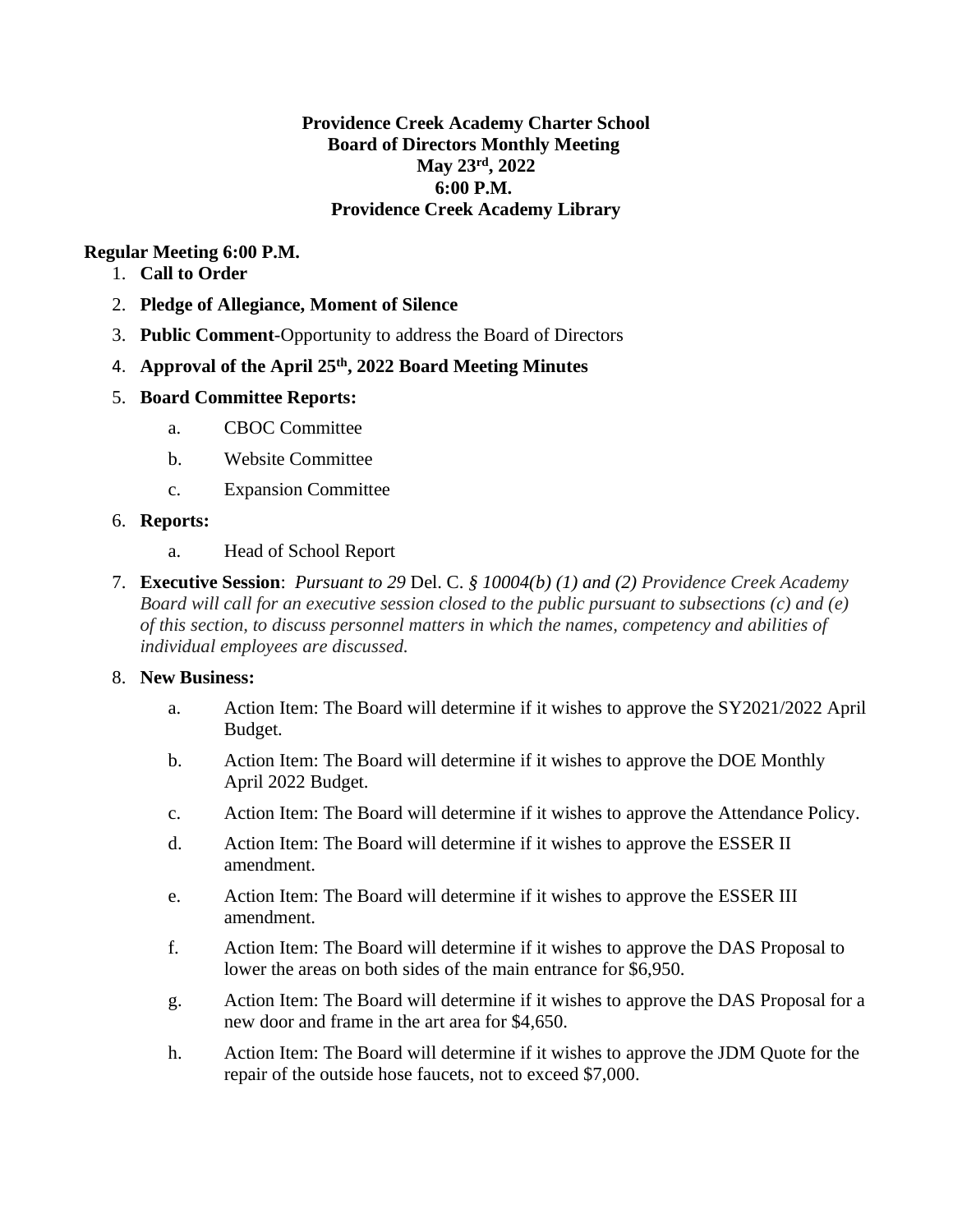- i. Action Item: The Board will determine if it wishes to approve the Diamond Computer Proposal for Chromebox and Printer Proposal for Technology Lab Replacements for \$9,544.
- j. Action Item: The Board will determine if it wishes to approve the CompTIA Quote for SY22/23 for \$6,074.
- k. Action Item: The Board will determine if it wishes to approve the Fletcher Quotes for HVAC maintenance for a total of \$8,653.
- l. Action Item: The Board will determine if it wishes to approve the PCard increase from \$10,000 to \$25,000 from May 23, 2022 to January 31, 2023 due to the purchase of additional instructional and other supplies as identified in ESSER III.
- m. Action Item: The Board will determine if it wishes to approve the hire of the following summer camp counselors
	- a. Aiyana Anthony
	- b. Katie Brink
	- c. Brittany Brown
	- d. Shawn Marie Cole
	- e. Tiffany Credle
	- f. Allie Fry
	- g. Raziya Givens
	- h. Justina Guity
	- i. Kimberly Heeman
	- j. Isaiah Kilgo-Felder
	- k. Scott Persinger
	- l. Victoria McNeal
	- m. Michala Messick
	- n. Michelle Ruiz
	- o. Patricia Scheers
	- p. Maaliyah Stennett
	- q. Tyanna Reed
	- r. Quortney Ringgold
	- s. Ashlyn Tressler
	- t. Amanda Wiley
- n. Action Item: The Board will determine if it wishes to approve the hire of the following junior summer camp counselors
	- a. Brandon Jones